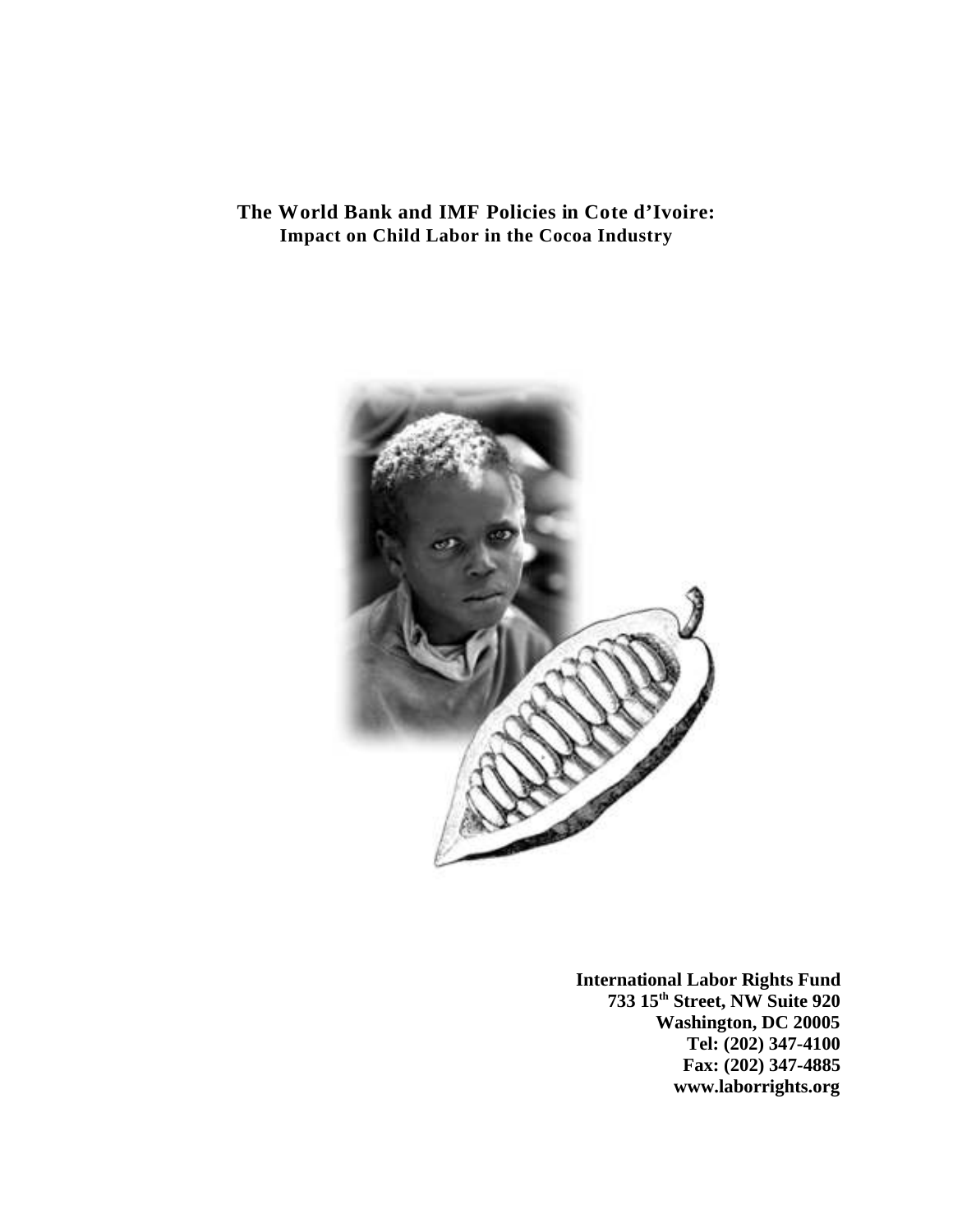# **The World Bank and IMF Policies in Cote d'Ivoire: Impact on Child Labor in the Cocoa Industry**

Africa has become the "forgotten continent"<sup>1</sup>, left behind in the globalization race. Most African countries have the highest level of poverty in the world. The legacy of the colonial past, corruption of the rulers, and the dependence of Sub-Saharan African economies on primary commodities are some of the many theories that exist to explain this phenomenon. However, the advent of structural adjustment policies (SAPS) imposed by the World Bank and IMF in the region within the last two decades has exacerbated social and economic problems. Their attempt to bring the African countries onto the world stage has only resulted in reversal of development there.

Cote d'Ivoire is a perfect example of a country where the socioeconomic situation deteriorated with the arrival of the World Bank and IMF. Cote d'Ivoire was a relatively stable country and possessed the largest economy in the West Africa Monetary Union,<sup>2</sup> until it began engagement with the World Bank and IMF in 1989. In exchange for aid and loans, the international institutions imposed structural adjustment policies that were harmful to the poor. Specifically, their policies have exacerbated the child labor problem in Cote d'Ivoire's cocoa farms.

Before linking the policies of the international institutions to the deterioration of Cote d'Ivoire's socioeconomic environment, a brief introduction to the World Bank and IMF, and their policies will be given. It is followed by description of the impacts of these policies on poverty, education, health, and ultimately child labor in Cote d'Ivoire.

#### **I. The World Bank and IMF: Reversing Development**

The World Bank and IMF are US-created, international development/financial institutions that were started in 1946 in Bretton Woods, Massachusetts, to assist countries recovering from the devastation of World War II. While the World Bank took to financing development projects, IMF provided financial policy advice to donor countries. Their aim was to stabilize national currency and balance of payments in order to encourage foreign investments. They also provided aid and loans in exchange for structural adjustment policies (SAPs) the donor countries had to implement. The policies include reduction in government expenditures, monetary tightening, elimination of government subsidies for food, privatization of state owned enterprises, and reductions in barriers to trade, foreign investment, and ownership.<sup>3</sup>

<sup>1</sup> Mkandawire, Thandika & Soludo, Charles. *Our Continent Our Future: African Perspectives on Structural Adjustment*. New Jersey: Africa World Press, Inc. 1999.

<sup>2</sup> The World Bank Group. *Countries: Cote d'Ivoire, April 2002* (visited May 15, 2002) [<http://www.worldbank.org/afr/ci2.htm](#page-6-0)>.

<sup>&</sup>lt;sup>3</sup> Naiman, Robert and Watkins, Neil. "A Survey of the Impacts of IMF Structural Adjustment in Africa: Growth, Social Spending and Debt Relief." Center for Economic and Policy Research April 1999.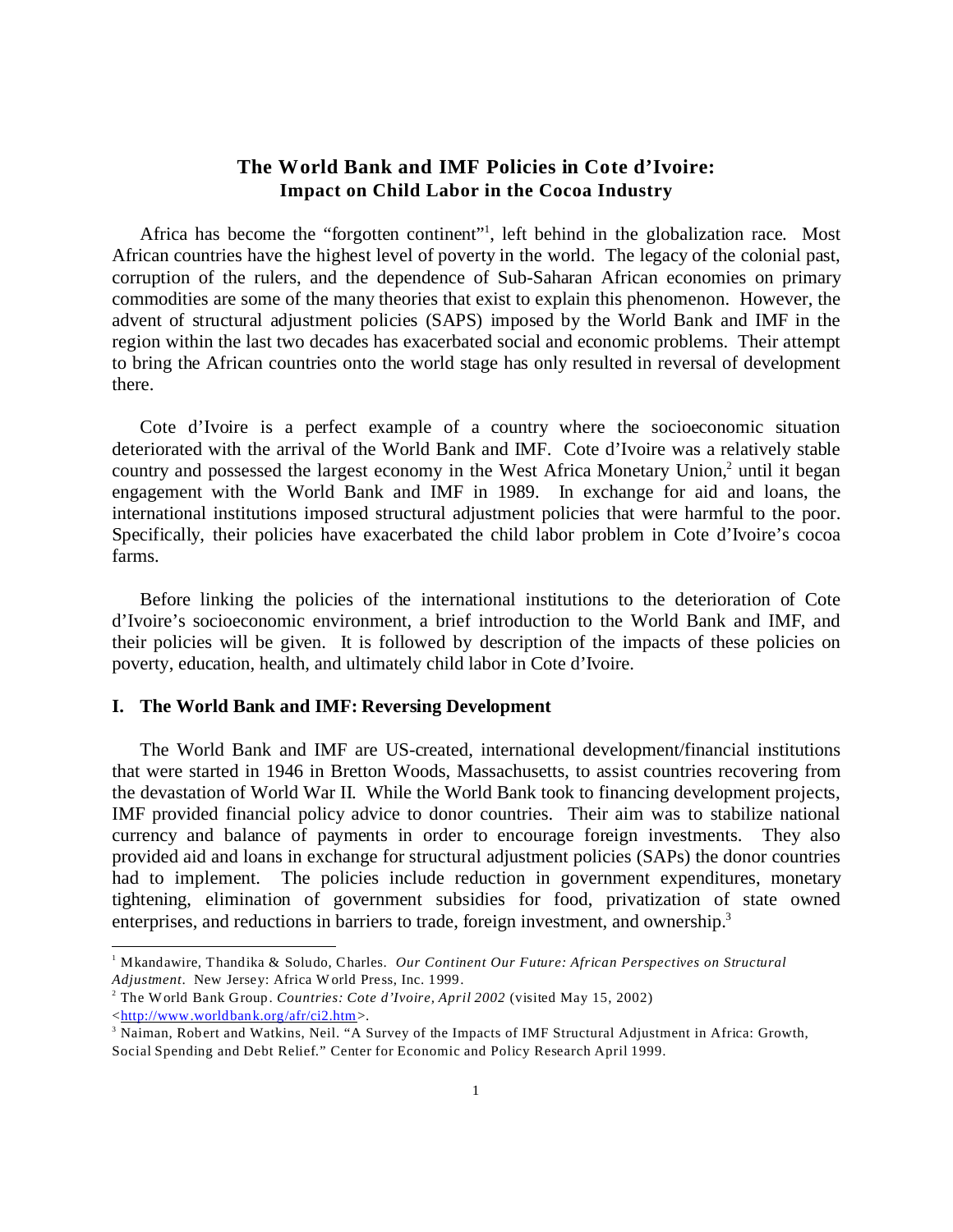Today, after more than fifty years, the World Bank and IMF have brought about more misery than wealth. Their remedy to every donor country is the package of structural adjustment policies that is intended as a "one-size-fits all" model of development. No matter the development stage of the donor country or the credibility of the government, these reforms in the financial, banking, export sectors, and fiscal policies have to be carried out in exchange for aid and loans.

# **II. Cote d'Ivoire: Fall from Grace**

Cote d'Ivoire was a country of relative prosperity and a symbol of stability in West Africa. After independence in 1960, the economy enjoyed a growth rate of about seven percent per year until the early 1980s. However, this image does not hold true today. News reports of political riots, increasing racial tensions, and to the embarrassment of the world cocoa producers, bonded child laborers working on cocoa farms in Cote d'Ivoire are now the face of the country. How the country fell from grace in the last two decades can only be explained by the arrival of the World Bank and IMF into Cote d'Ivoire.

The IMF became involved in Cote d'Ivoire in November 1989 on a stand-by arrangement where the government and IMF agreed on an outline of economic policy changes. Following the initial stand-by arrangements, six World Bank Structural Adjustment Loans from 1989-1993 followed. Then, in 1994, Cote d'Ivoire entered into the IMF Enhanced Structural Adjustment Facility (ESAF), which is an IMF concessional lending facility for the least developed countries. It offered low interest rates (0.5%) and repayment terms of five and a half to ten years. The loan was disbursed in the amount of \$384 million over a period of three years.<sup>4</sup>

Prior to the ESAF loan, the Cote d'Ivoire government had to first agree to a set of structural adjustment programs as dictated by the World Bank and IMF. It was a program of accelerated privatization, reduction in government expenditures followed by currency devaluation. The main structural reforms in Cote d'Ivoire and their effects were:

- I. Liberalization of the cocoa and coffee sectors. (Cocoa is the main focus here). *Consequences:* 
	- High economic instability
	- Increased agriculture poverty
	- Widespread child labor practices
- II. Reduction in government expenditures *Consequences:* 
	- Decline in the quality of education
	- Decline in the quality of the national health system
- III. Currency devaluation

<sup>4</sup> Naiman and Watkins.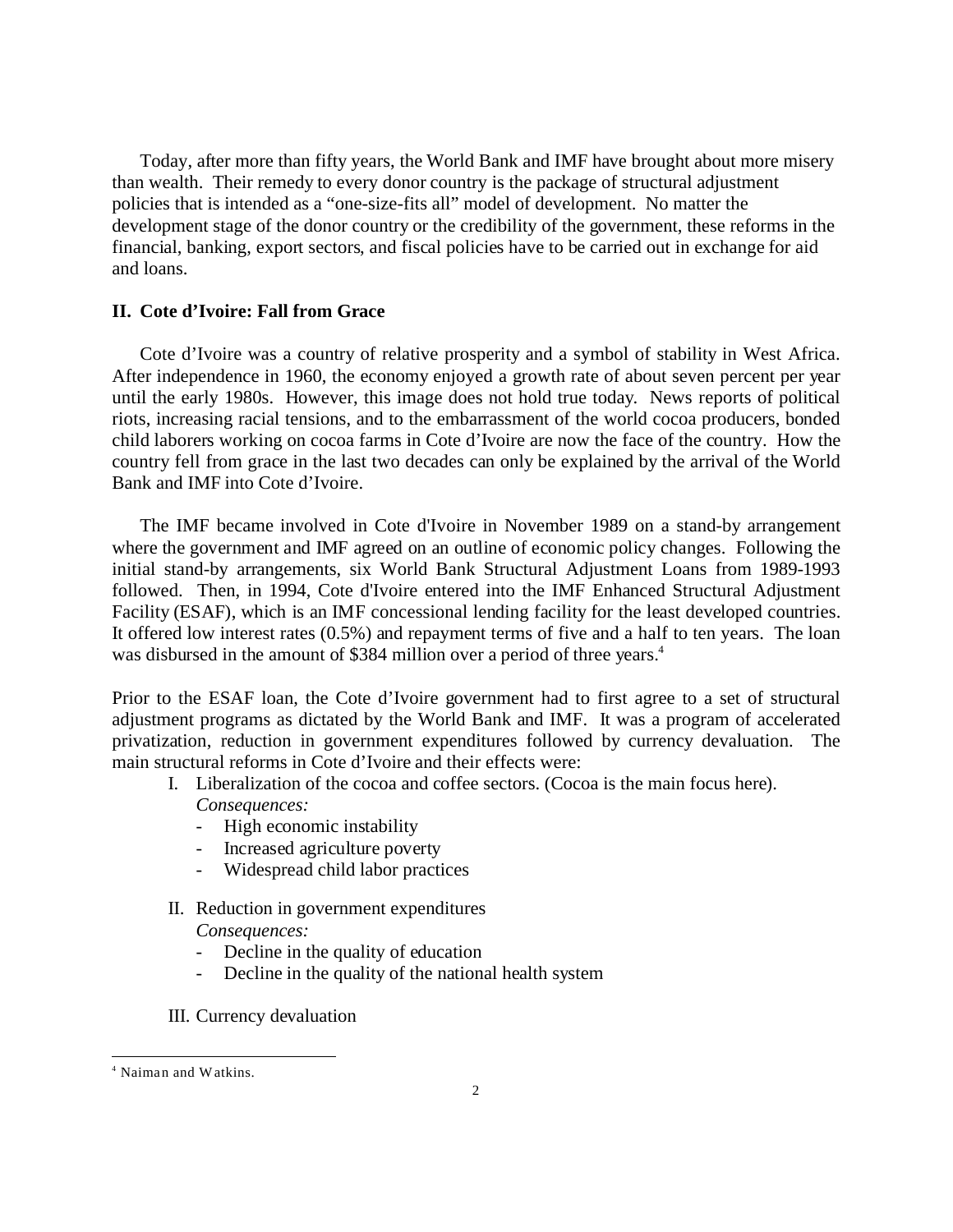*Consequences:* 

- Decrease in purchasing power of the poor
- Decrease in standard of living

The rigid structural policies prescribed by the World Bank and IMF left Cote d'Ivoire with no choice but to perform the set of reform policies in exchange for aid and loans. As explained in detail below, the reforms consisted of ill-advised policies that produced devastating effects on the poor.

#### **III.Liberalization of the Cocoa Industry**

The cocoa industry in Cote d'Ivoire was once a state managed industry before it was forced to privatize at the demands of the World Bank and IMF. Officials of the World Bank and IMF insisted that the cocoa farmers must receive the true price of cocoa beans in the world market without the intervention of the government. Little did it occur to them that rapid liberalization would produce devastating effects in a country that is highly dependent on cocoa as a major contribution to GDP and in an industry dominated by small family farms.

Since 1955, Cote d'Ivoire's cocoa industry was regulated by a state institution it inherited from the French called CAISTAB (Caisse de Stabilisation). The government exerted a considerable influence on the cocoa sector through this institution. The role of CAISTAB included setting an official export price, releasing exports negotiated by private exporters, selling a proportion of the crop, setting the pricing structure, and farmgate price (price that farmers get) and ensuring the quality of the beans at the point of export.<sup>5</sup> The system served as a safety net for the cocoa farmers who were guaranteed a minimum price for the season no matter the price of cocoa beans in the world market.

CAISTAB was completely privatized and split into three branches in November 1999. Under the new cocoa privatized system, the price risk was transferred to the farmers. The system, which is still evolving, was split into three private branches, Autorite de Regulation du Café et du Cacao (ARCC), Bourse du Café et du Cacao(BCC), and Regulatory and Control Fund  $(FRC).<sup>6</sup>$ 

An auction system exists for export rights of cocoa. This new system was meant to guarantee the transparency of the cocoa industry and prevent the abuse of monopolistic positions and encourage fair trade. It has also aimed to limit cocoa processors from buying more beans than their plants can process to make it easier for local farmers to compete in the international marketplace.

<sup>5</sup> International Cocoa Organization*. Q and A: Information on the Effects of Liberalization on Ivory Coast's Cocoa Market* (visited June 21,2002) <http://www.icco.org/questions/ivory.htm>.

<sup>6</sup> ARCC is charged with overseeing export licenses and resolving possible conflicts between various members of the cocoa sector. BCC is operated by the private sector and it is in charge of carrying out technical, financial, and supervisory missions in the marketing of cocoa to exporters. FRC is also privately run and was established in 2002 to administer the money generated from cocoa taxes.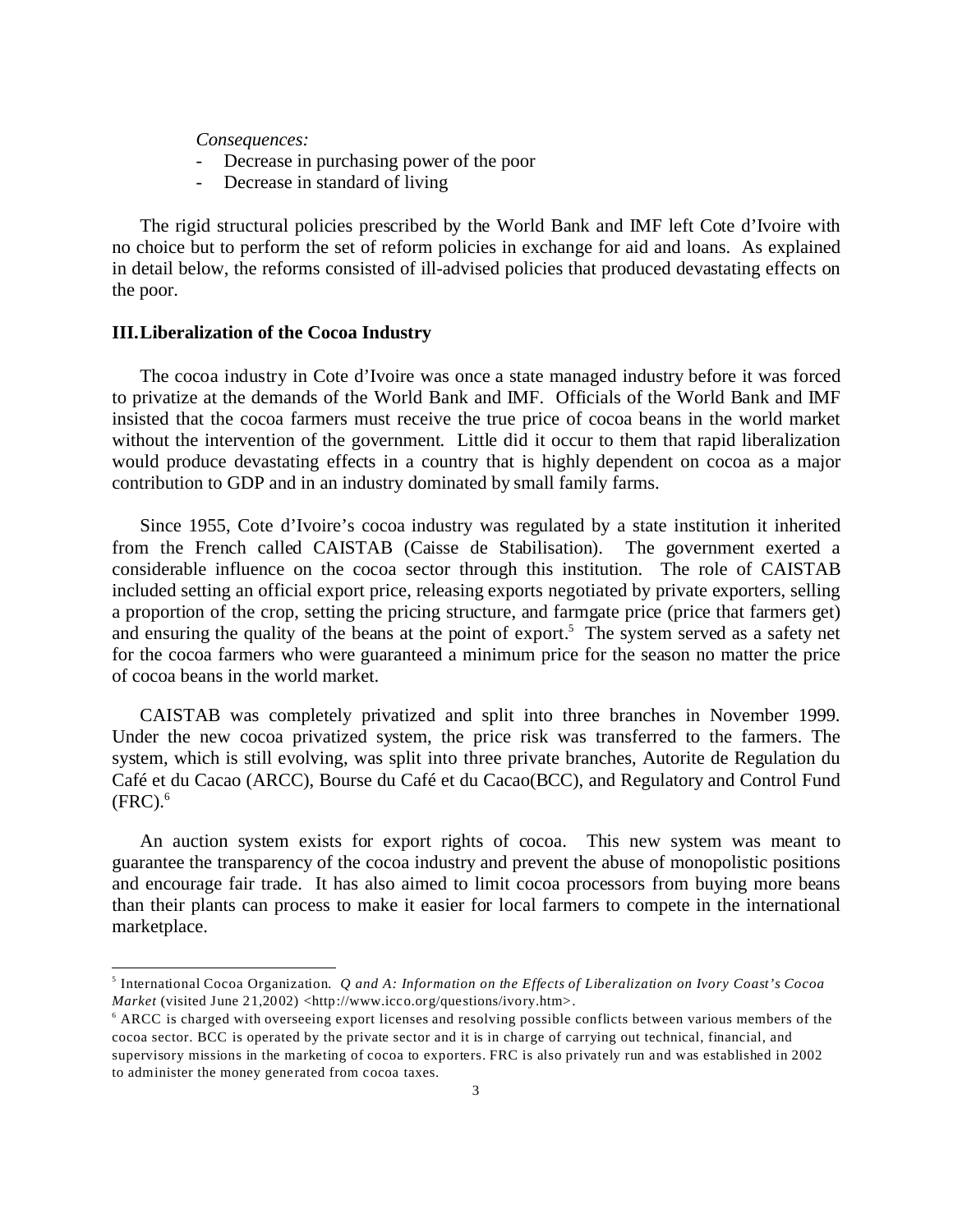#### **IV.Consequences**

Despite the World Bank and IMF's glamorous talk of free open market systems that would better the lives of the farmers, the new privatized system failed to improve the standard of living for many of them. Cote d'Ivoire continues to suffer from high economic instability as a result of liberalization of their nation's significant agriculture sector. The lives of agricultural workers have also been adversely affected by the decline of world cocoa prices. Worst of all, the use of child labor has become a common practice on cocoa farms, sometimes with reports of abusive and exploitative treatment of the child laborers.

Most importantly, the World Bank and IMF failed to take into account the fact that Cote d'Ivoire's economic and social structures are closely intertwined with the cocoa industry. Reforming the cocoa industry affected the basic foundation of the Cote d'Ivorian's socioeconomic structure. The economy is highly dependent on agriculture products and engages between 60%-70% of the population in agricultural activity.<sup>7</sup> In return, agriculture accounts for approximately 70% of the country's export earnings in which cocoa and coffee make up for 40% of the country's Gross Domestic Product (GDP).<sup>8</sup> Cote d'Ivoire is the world's largest cocoa producer providing for 43% of the world's output.<sup>9</sup> Privatization of the once state-owned cocoa industry was going to bring about monumental social and economic changes to Cote d'Ivoire; it was not going to be a simple application of the economic model of free market system.

#### **A. High Economic Instability**

Despite the Cote d'Ivorian government's attempt to diversify the economy, it remains highly dependent on primary commodities, cocoa and coffee, whose prices in the world market fluctuate. Cocoa is characterized by boom and bust cycle - as global production/supply rise, price of cocoa beans fall and vice versa. Consequently, income from the sale of the good shrinks, the term referred to as the "fallacy of composition".<sup>10</sup>

Throughout the 1980s, cocoa prices plummeted in the world market and Cote d'Ivoire suffered a serious economic downturn. The economy had a comeback in 1994 due to the 50% devaluation of the currency and improved prices for cocoa and coffee.<sup>11</sup> The economy sustained rates of growth of about 6% from 1995 to 1998. However, in 1999, cocoa prices plummeted

<sup>7</sup> The US Department of State. *Background Note: Cote d'Ivoire* (visited April 8, 2002) [<http://www.state.gov/r/pa/ei/bgn/2846.htm>](#page-6-0).

<sup>8</sup> *Countries: Cote d'Ivoire, April 2002*.

<sup>&</sup>lt;sup>9</sup> UNCTAD. [www.unctad.org/infocomm/anglais/cocoa/market.htm](#page-6-0).

<sup>10</sup> Robbins, Peter. *All aboard the Titanic––M anaging tropical commodity markets* (visited May 15, 2002) [<http://www.iita.org/info/phnews3/mi1.htm](#page-6-0)>.

<sup>&</sup>lt;sup>11</sup> Central Intelligence Agency. *Cote d'Ivoire* (visited May 15,2002)

<sup>&</sup>lt;http://www.cia.gov/cia/publications/factbook/geos/iv.html>.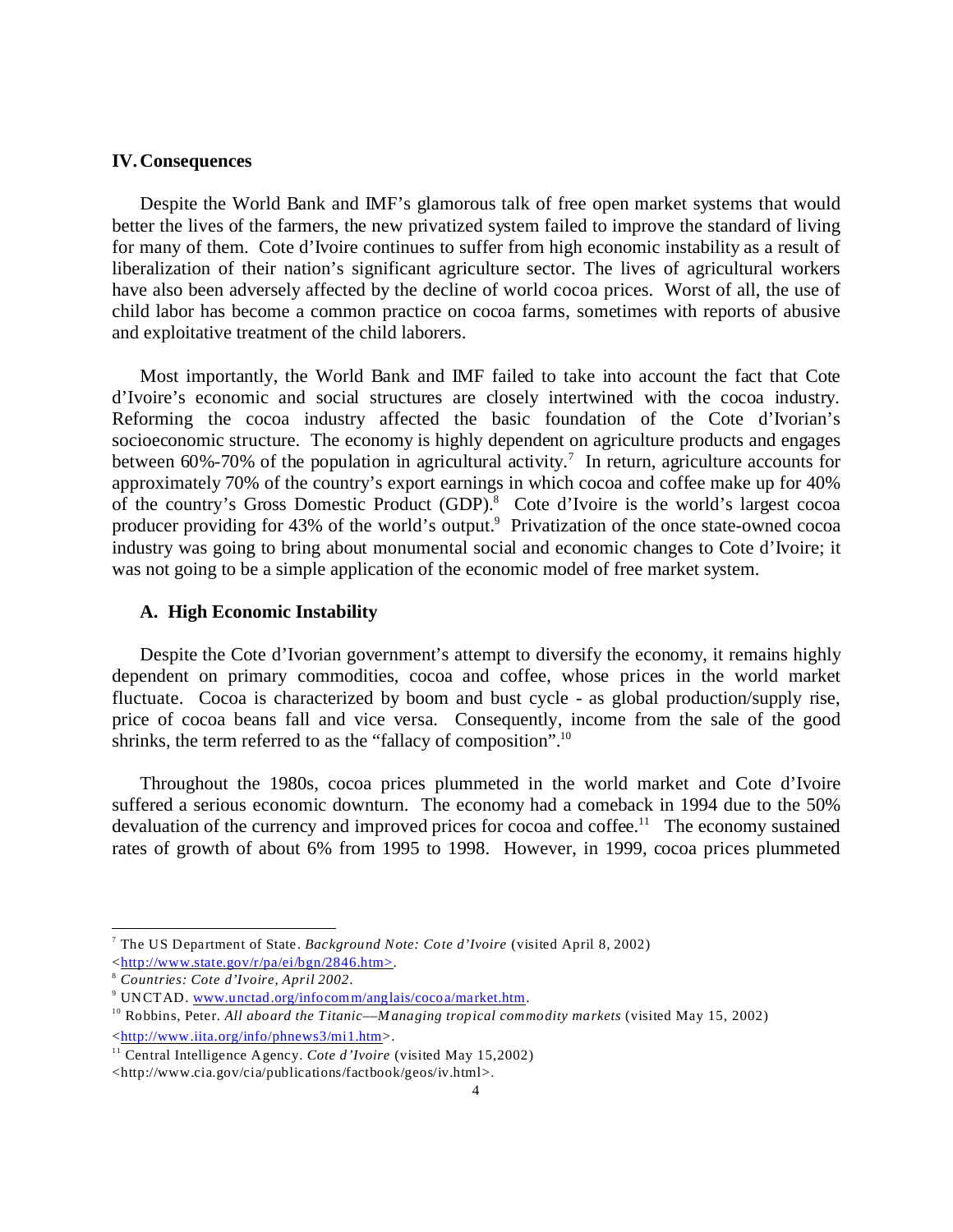again leading to a drop in the economic growth to 1.6% in 1999. In 2000, the World Bank estimated that the decline in GDP was about  $-2.4\%$ .<sup>12</sup>

Despite the economic instability of Cote d'Ivoire, the World Bank and IMF still insisted on complete liberalization of the cocoa industry. As liberalization was completed in 1999, it coincided with the decline in world's cocoa prices<sup>13</sup>, and the farmers were the worst hit. They were left feeling extremely vulnerable and exposed to the cocoa price fluctuations and the government was unable to intervene as their role in the cocoa industry has been eliminated.

Today, to fight back the pain of privatization, coca-producing countries, including Cote d'Ivoire have formed a cartel to control the price of cocoa beans by restricting the supply of their commodities. In 2000, four African cocoa-producing countries, Cote d'Ivoire, Ghana, Nigeria, and Cameroon agreed to destroy 250,000 tons of cocoa bean to raise prices.<sup>14</sup>

#### **B. Increase Agriculture Poverty**

The poverty level of agricultural workers increased greatly as a result of the liberalization of the cocoa industry. With the fall in cocoa prices throughout the 1980s and most of 1990s, agricultural workers were left to fend for themselves at below profit levels. The government who used to set the minimum guaranteed price could no longer protect them. Because 70% of the population is engaged in agricultural activity in Cote d'Ivoire, the fall of cocoa prices significantly increased rural poverty.

From 1988 to 1995, the incidence and intensity of poverty doubled from 17.8% to 37% of the population.<sup>15</sup> In addition, although Cote d'Ivoire's exports increased from \$3 billion to \$5 billion from 1980 to 1995, an analysis from Friends of the Earth International showed its GDP remained stagnant at \$10 billion for that period.<sup>16</sup>

Many farmers were confused when privatization arrived as little or no education or training existed to assist their proper transition. Programs to train the farmers into the new system were non-existent or minimal. In a country where  $57\%$  of the population is illiterate<sup>17</sup>, the "mechanics" of free market system was not clearly communicated to the cocoa farmers. Whereas the government used to set the cocoa prices for the season, the farmers now had to listen to state radio and newspaper's announcements that highlighted the London price upon

<sup>12</sup> *Countries: Cote d'Ivoire, April 2002.* 

<sup>13</sup> International Cocoa Organization*. ICCO Monthly and Annual Averages of Daily Prices of Cocoa Beans, 1971-* 2002 (visited August 21, 2002) [<http://www.icco.org/prices/pricesave.htm](#page-6-0)>.

<sup>14</sup> Nigeria Exchange, *4 African countries to destroy 250,000 tonnes of cocoa* (visited August 21, 2002) [<www.ngex.com/news/190700.htm](#page-6-0)>.

<sup>&</sup>lt;sup>15</sup> The World Bank. *Poverty in Cote d'Ivoire: A Framework for Action 1997* (visited May 18,2002) < http://wwwwds.worldbank.org/servlet/WDS\_IBank\_Servlet?pcont=details&eid=000009265\_3971104184200>.

<sup>&</sup>lt;sup>16</sup> Friends of the Earth International. *Briefing: The World Trade System: How it Works and What's Wrong with it*  $(visited May 15, 2002) <$ [http://www.foe.co.uk/resource/briefings/world\\_trade\\_system.html](#page-6-0)>

<sup>17</sup> The World Bank. *Cote d'Ivoire at a Glance 2001*(last modified September 18, 2001) [<http://www.worldbank.org/data/countrydata/aag/civ\\_aag.pdf](#page-6-0)>.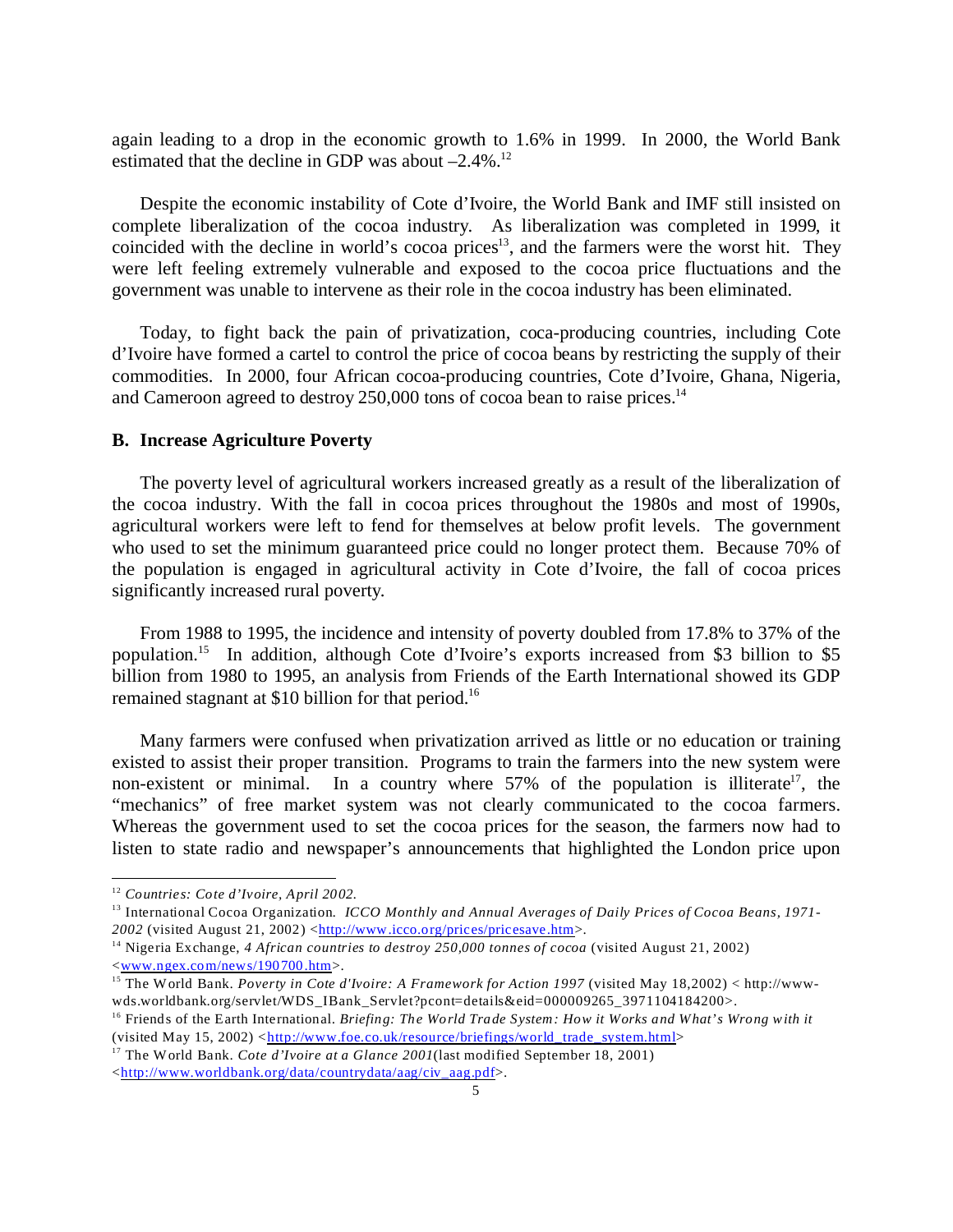which the farmers get 60% of the price. A great deal of loss and resentment resulted when farmers were misinformed about how to perform the price setting.<sup>18</sup>

A senior Agriculture Ministry official was reported as admitting that the first three years of liberalization would be difficult for the farmers. He also predicted trouble particularly from "friction between farmers and buyers over farmgate prices" particularly when the farmers do not know at what price they should be selling.<sup>19</sup> Despite such predictions, nothing was done to help ease the transition for the farmers.

#### **C. Widespread Child Labor Practice**

The legal minimum age in Cote d'Ivoire for agriculture work is 12. Forced or bonded child labor is prohibited in the country but is not enforced. Similarly, there is a labor law limiting hours of young workers defined as those under the age of  $18^{20}$ , but in the agriculture sector, violators go unnoticed or unpunished. Liberalization of the cocoa industry, and in the aftermath of high economic instability and increased agricultural poverty, the practice of child labor has become a common practice.

The US State Department estimated there are approximately 15,000 children working on cocoa, coffee and cotton farms in Cote d'Ivoire. Media reports have documented children as young as nine years old working on cocoa farms in exploitative conditions. Many work for 12 hour days conducting hazardous types of work such as using machetes to open cocoa pods, carrying heavy loads and applying pesticides.<sup>21</sup> The most recent study completed in July 2002 by a collaboration of cocoa industry, US and several West African governments, and ILO revealed Cote d'Ivoire had the highest number of child laborers among West African cocoa producing nations.

 The majority of child workers are Ivorians and are employed by their families or those with family ties. The nature of cocoa farming is labor-intensive. And with the continuous fall out of world cocoa prices and increasing cost of education (see II. 2), farmers have been pushed to use their own children or those supplied by traffickers.

Immigrants from neighboring countries also make up many of the child laborers. While some have come willingly to look for an income, others are tricked into slavery. In "Understanding Children's Work", a collective study by ILO, UNICEF, and the World Bank, there are 38.2% Ghanian, 24.5% Burkinable, 25.8% Malian, and 17.3% other Africans children

<sup>21</sup> International Institute of Tropical Agriculture. *Child Labor in the Cocoa Sector of West Africa: Synthesis of*

<sup>18</sup> T'Sas, Vincent. *Ivorian Market Liberalisation Confuses Farmers* (visited May 15, 2002)

<sup>&</sup>lt;http://[www.expressindia.com](#page-6-0)/fe/daily/19990222/fec220088.html>.

<sup>&</sup>lt;sup>19</sup> T'Sas, Vincent.

<sup>20</sup> The US Department of State. *Cote d'Ivoire: Country Reports on Human Rights Practices 2001*.

<span id="page-6-0"></span>*Findings in Cameroon, Cote d'Ivoire, Ghana, and Nigeria*. Sustainable Tree Crops Program. August 2002.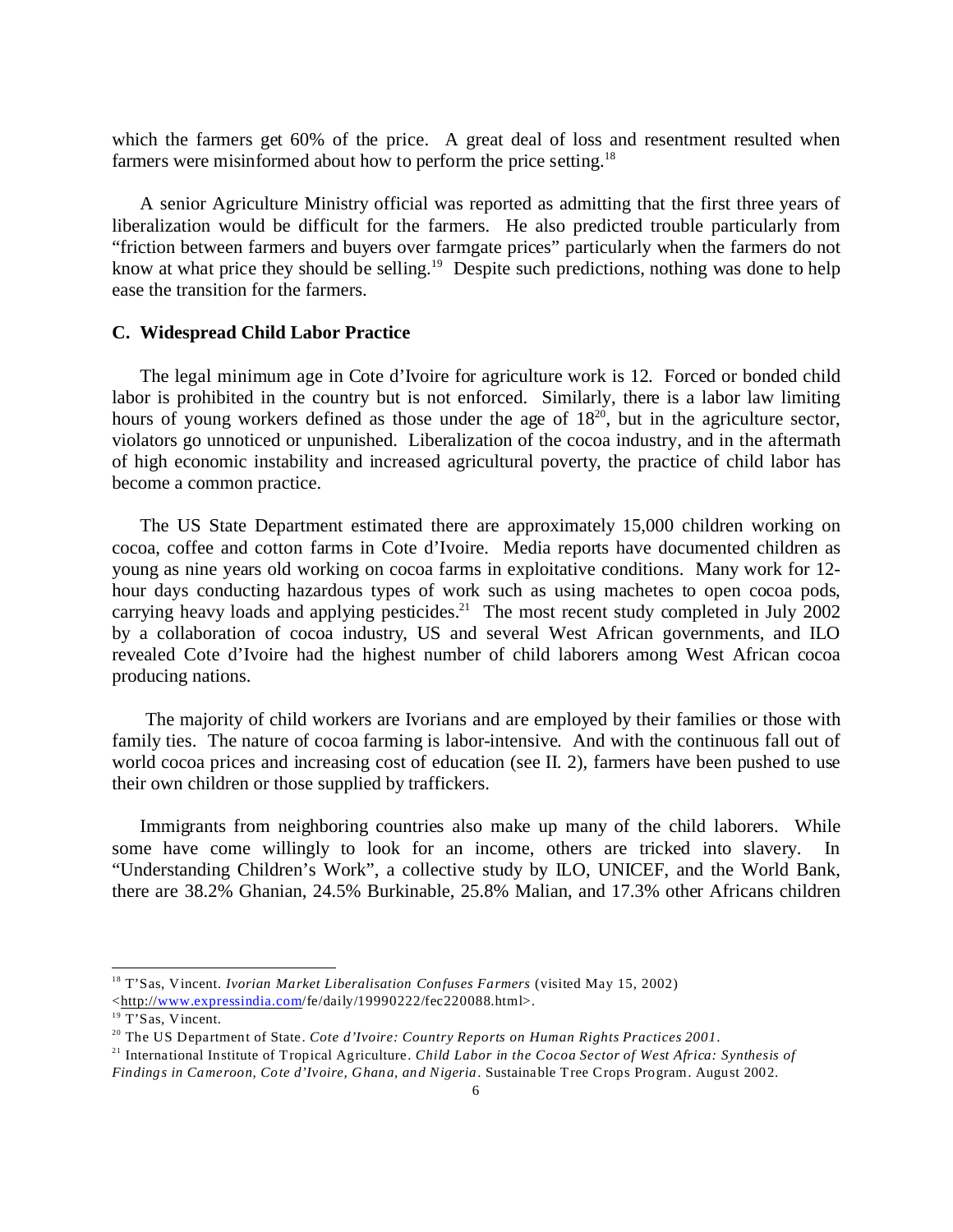engaged in work in Cote d'Ivoire.<sup>22</sup> The study show majority of these children are believed to be engaged in agricultural work.

The inflow of laborers into Cote d'Ivoire is due to demand on cocoa farms for cheap labor. As prices fall for cocoa in the world market, farmers, who were fervently encouraged by the World Bank to produce and export the basic commodity to bring in foreign exchange, were left at a loss. The result has been the widespread use of cheap child labor.

#### **D. Reduction in Government Expenditures.**

The Cote d'Ivoirian government was forced to reduce national spending in order to correct the government budget deficit. Reduction in government expenditures took a toll on social wellbeing of the people, as user fees were introduced into the national health system, and education budgets were cut. In addition, increased debt burden tied down the Cote d'Ivoirian government and repayment came in the form of more government cuts in health and education budgets.

# **E. Health**

Per capita spending in health declined between 1990 and 1995. In addition, "user fees" were introduced into the public health care system in 1991 at the demands of the World Bank and IMF. The cost of user fees made health services more inaccessible to the poor.

#### **F. Education**

Reduction in public expenditures also took a toll on the education sector. Teachers' wage salaries were reduced in accordance with the structural reforms. A law implemented in 1991 cut starting salaries of primary, secondary, and university teachers to half the amounts of those hired previously.<sup>23</sup> This naturally led to an automatic decline in the quality of education. Data from a UNICEF study on Cote d'Ivoire shows a consistent decline in per capita spending on education from 1990 to 1995 from CFA 20,000 per year to approximately CFA 13,000. $^{24}$ 

When public services fail to meet the needs of the poor, the vicious cycle of poverty is perpetuated. In the case of child labor, a study found eighty-eight percent of the child workers surveyed in Cote d'Ivoire had never attended school.<sup>25</sup> Improving education services and outreach would have significant impact on reducing child labor.

#### **G. Debt Burden**

<sup>22</sup> Francesca Francavilla and Scott Lyon. *Child Work in Cote d'Ivoire: An Overview*. Understanding Children's Work Project. March 2002.

<sup>23</sup> The US Department of State. *Cote d'Ivoire: Country Reports on Human Rights Practices 2001*.

<sup>24</sup> *UNICEF. Financement des Secteurs Sociauz de Base: Suivi de l'initiative 20-20 en Cote d'Ivoire. August 1997.*

<sup>25</sup> International Institute of Tropical Agriculture, *Child Labor in the Cocoa Sector of West Africa: A Synthesis of findings in Cameroon, Cote d'Ivoire, Ghana and Nigeria*. August 2002.